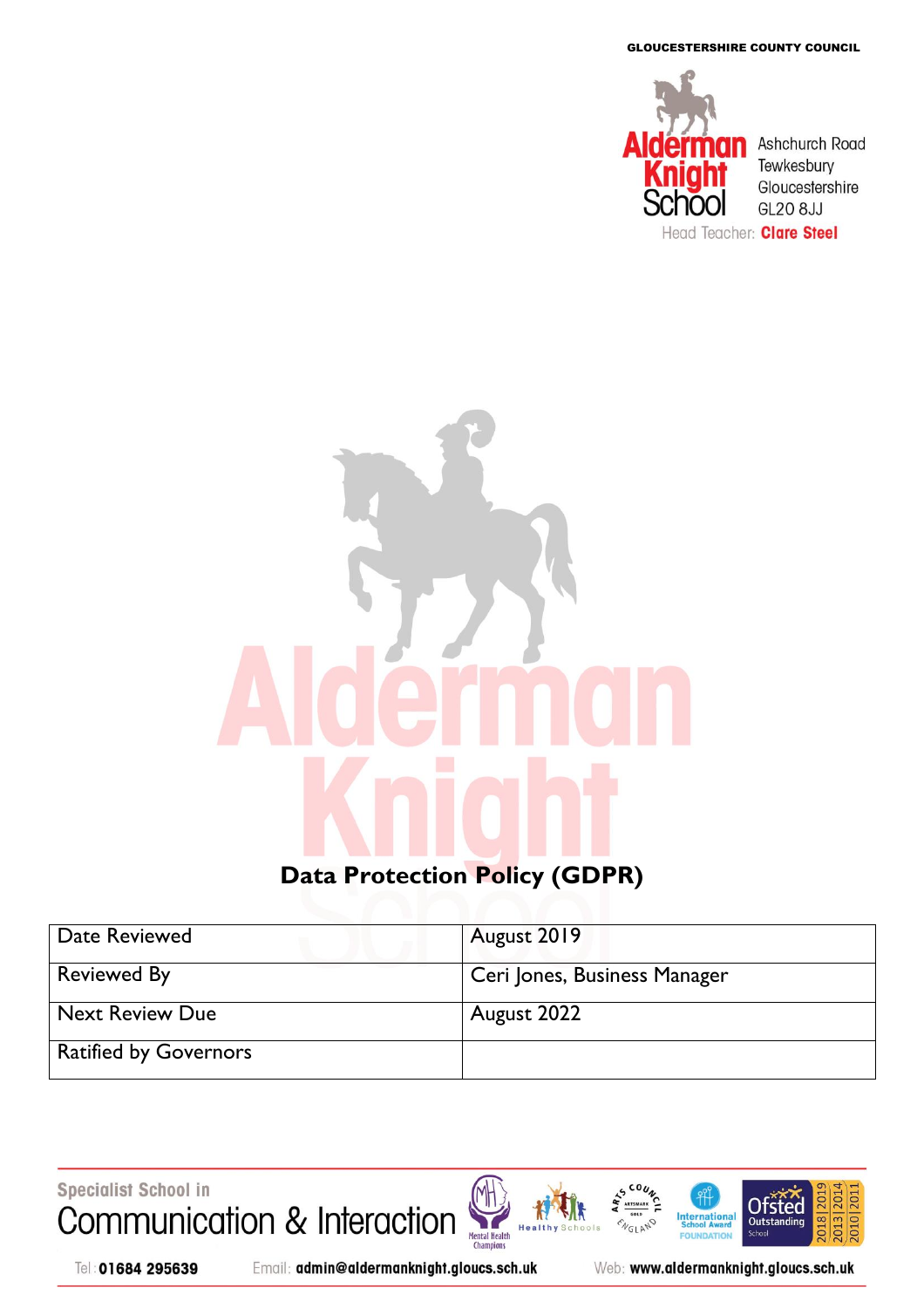#### **Our Commitment:**

Alderman Knight School is committed to the protection of all personal and sensitive data for which it holds responsibility as the Data Controller and the handling of such data in line with the data protection principles and the Data Protection Act (DPA). Please see link below.

### [Guide to data protection | ICO](https://ico.org.uk/for-organisations/guide-to-data-protection/)

Changes to data protection legislation (GDPR May 2018) shall be monitored and implemented in order to remain compliant with all requirements.

The legal bases for processing data are as follows –

**(a) Consent:** the member of staff/student/parent has given clear consent for the school to process their personal data for a specific purpose.

**(b) Contract:** the processing is necessary for the member of staff's employment contract or student placement contract.

**(c) Legal obligation:** the processing is necessary for the school to comply with the law (not including contractual obligations)

The members of staff responsible for data protection within our school are mainly Ceri Jones and Mark Jarvis. However all staff must treat all student information in a confidential manner and follow the guidelines as set out in this document.

We have also appointed Gloucestershire County Council as our Data Protection Officer and they can be contacted on 01452 583619 or schoolsdpo@gloucestershire.gov.uk

The school is committed to ensuring that its staff are aware of data protection policies, legal requirements and adequate training is provided by Gloucestershire County Council..

The requirements of this policy are mandatory for all staff employed by the school and any third party contracted to provide services within the school.

# **Notification:**

Our data processing activities will be registered with the Information Commissioner's Office (ICO) as required of a recognised Data Controller. Details are available from the ICO: [Register of data controllers | ICO](https://ico.org.uk/about-the-ico/what-we-do/register-of-data-controllers/)

Changes to the type of data processing activities being undertaken shall be notified to the ICO and details amended in the register. Breaches of personal or sensitive data shall be notified within 72 hours to the individual(s) concerned and the ICO.

# **Personal and Sensitive Data:**

All data within the school's control shall be identified as personal, sensitive or both to ensure that it is handled in compliance with legal requirements and access to it does not breach the rights of the individuals to whom it relates. The definitions of personal and sensitive data shall be as those published by the ICO for guidance: The principles of the Data Protection Act shall be applied to all data processed as follows:

- ensure that data is fairly and lawfully processed
- process data only for limited purposes
- ensure that all data processed is adequate, relevant and not excessive
- ensure that data processed is accurate
- not keep data longer than is necessary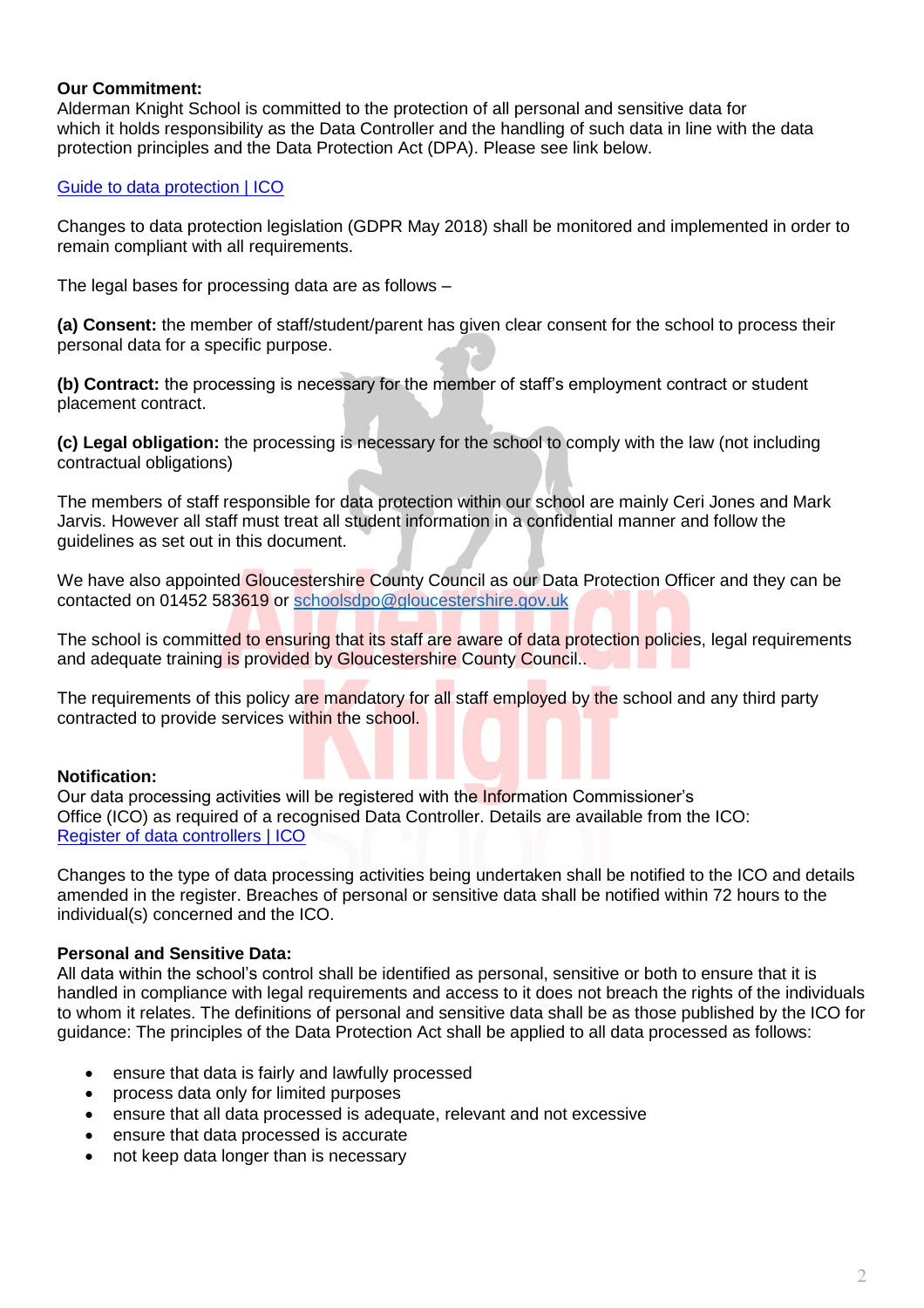- process the data in accordance with the data subject's rights
- ensure that data is secure
- ensure that data is not transferred to other countries without adequate protection.

# [Key definitions of the Data Protection Act | ICO](https://ico.org.uk/for-organisations/guide-to-data-protection/key-definitions/)

#### **Fair Processing / Privacy Notice:**

We shall be transparent about the intended processing of data and communicate these intentions via notification to staff, parents and pupils prior to the processing of individual's data. Notifications shall be in accordance with ICO guidance and, where relevant, be written in a form understandable by those defined as 'Children' under the legislation.

#### [Privacy notices, transparency and control | ICO](https://ico.org.uk/for-organisations/guide-to-data-protection/privacy-notices-transparency-and-control/)

There may be circumstances where the school is required either by law or in the best interests of our students or staff to pass information onto external authorities, for example local authorities, Ofsted, or the department of health. These authorities are up to date with data protection law and have their own policies relating to the protection of any data that they receive or collect.

The intention to share data relating to individuals to an organisation outside of our school shall be clearly defined within notifications and details of the basis for sharing given. Data will be shared with external parties in circumstances where it is a legal requirement to provide such information.

Any proposed change to the processing of individual's data shall first be notified to them.

Under no circumstances will the school disclose information or data:

- that would cause serious harm to the child or anyone else's physical or mental health or condition
- indicating that the child is or has been subject to child abuse or may be at risk of it, where the disclosure would not be in the best interests of the child
- recorded by the pupil in an examination
- that would allow another person to be identified or identifies another person as the source, unless the person is an employee of the school or a local authority or has given consent, or it is reasonable in the circumstances to disclose the information without consent. The exemption from disclosure does not apply if the information can be edited so that the person's name or identifying details are removed
- in the form of a reference given to another school or any other place of education and training, the child's potential employer, or any national body concerned with student admissions.

#### **Data Security:**

In order to assure the protection of all data being processed and inform decisions on processing activities, we shall undertake an assessment of the associated risks of proposed processing and equally the impact on an individual's privacy in holding data related to them. Risk and impact assessments shall be conducted in accordance with guidance given by the ICO:

#### [Information security \(Principle 7\) | ICO](https://ico.org.uk/for-organisations/guide-to-data-protection/principle-7-security/)

Security of data shall be achieved through the implementation of proportionate physical and technical measures. Nominated staff shall be responsible for the effectiveness of the controls implemented and reporting of their performance. The security arrangements of any organisation with which data is shared shall also be considered and where required these organisations shall provide evidence of the competence in the security of shared data.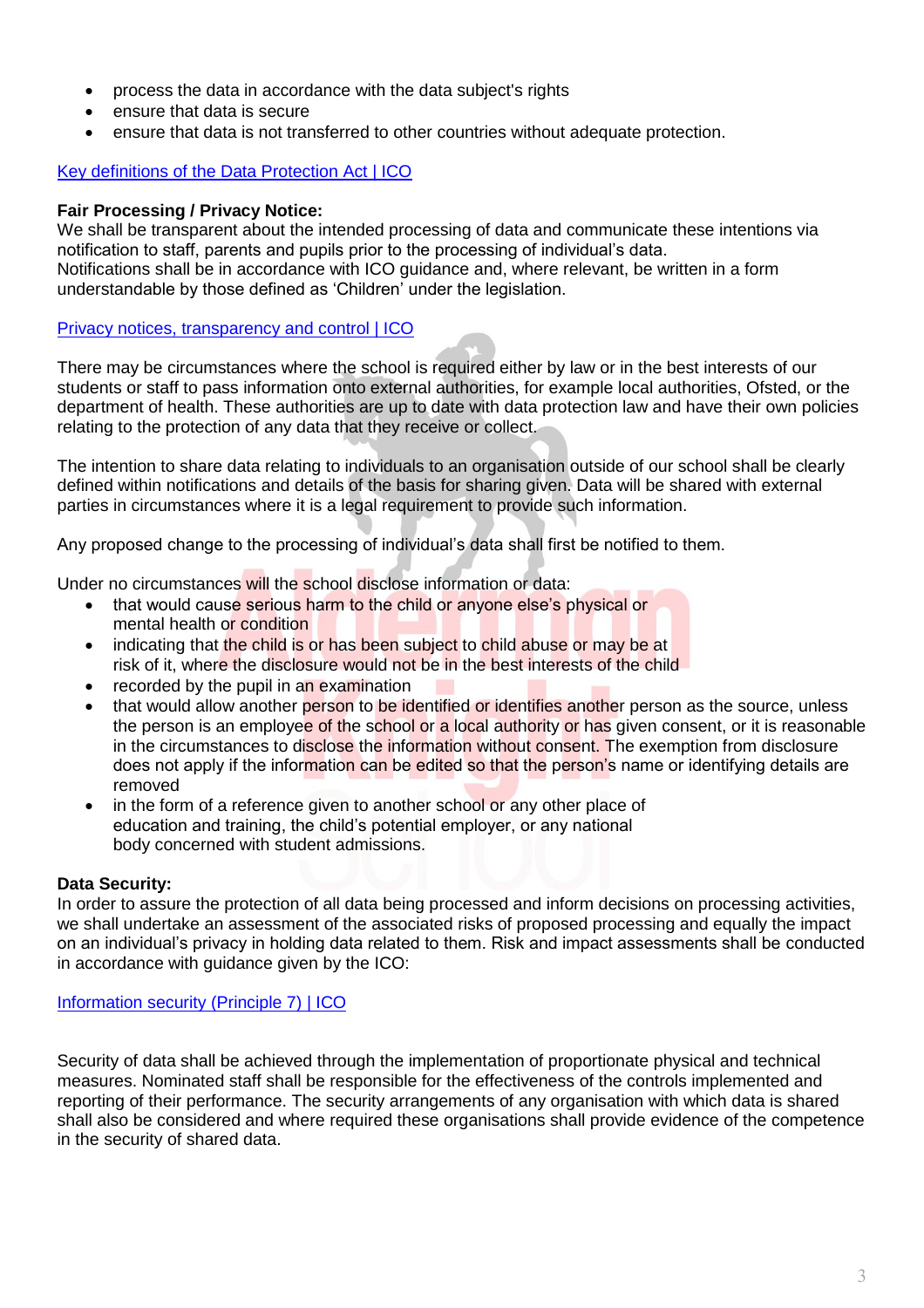#### **Data Access Requests (Subject Access Requests):**

All individuals whose data is held by us, has a legal right to request access to such data or information about what is held. We shall respond to such requests within one month and they should be made in writing to:

Clare Steel Alderman Knight School Ashchurch Road **Tewkesbury** Gloucestershire **GL20 8.I.I** 

No charge will be applied to process the request.

Personal data about pupils will not be disclosed to third parties without the consent of the child's parent or carer, unless it is obliged by law or in the best interest of the child. Data may be disclosed to the following third parties without consent:

- **Other schools** If a pupil transfers from Alderman Knight to another school, their academic records and other data that relates to their health and welfare will be forwarded onto the new school. This will support a smooth transition from one school to the next and ensure that the child is provided for as is necessary. It will aid continuation which should ensure that there is minimal impact on the child's academic progress as a result of the move.
- **Examination authorities** This may be for registration purposes, to allow the pupils at our school to sit examinations set by external exam bodies.
- **Health authorities** As obliged under health legislation, the school may pass on information regarding the health of children in the school to monitor and avoid the spread of contagious diseases in the interest of public health.
- **Police and courts** If a situation arises where a criminal investigation is being carried out we may have to forward information on to the police to aid their investigation. We will pass information onto courts as and when it is ordered.
- **Social workers and support agencies** In order to protect or maintain the welfare of our pupils, and in cases of child abuse, it may be necessary to pass personal data on to social workers or support agencies.
- **Educational division** Schools may be required to pass data on in order to help the government to monitor the national educational system and enforce laws relating to education.
- **Right to be Forgotten** Where any personal data is no longer required for its original purpose, an individual can demand that the processing is stopped and all their personal data is erased by the school including any data held by contracted processors.

#### **Photographs and Video**

Images of staff and pupils may be captured at appropriate times and as part of educational activities for use in school only. Unless prior consent from parents/pupils/staff has been given, the school shall not utilise such images for publication or communication to external sources. It is the school's policy that external parties (including parents) may not capture

images of staff or pupils during such activities without prior consent.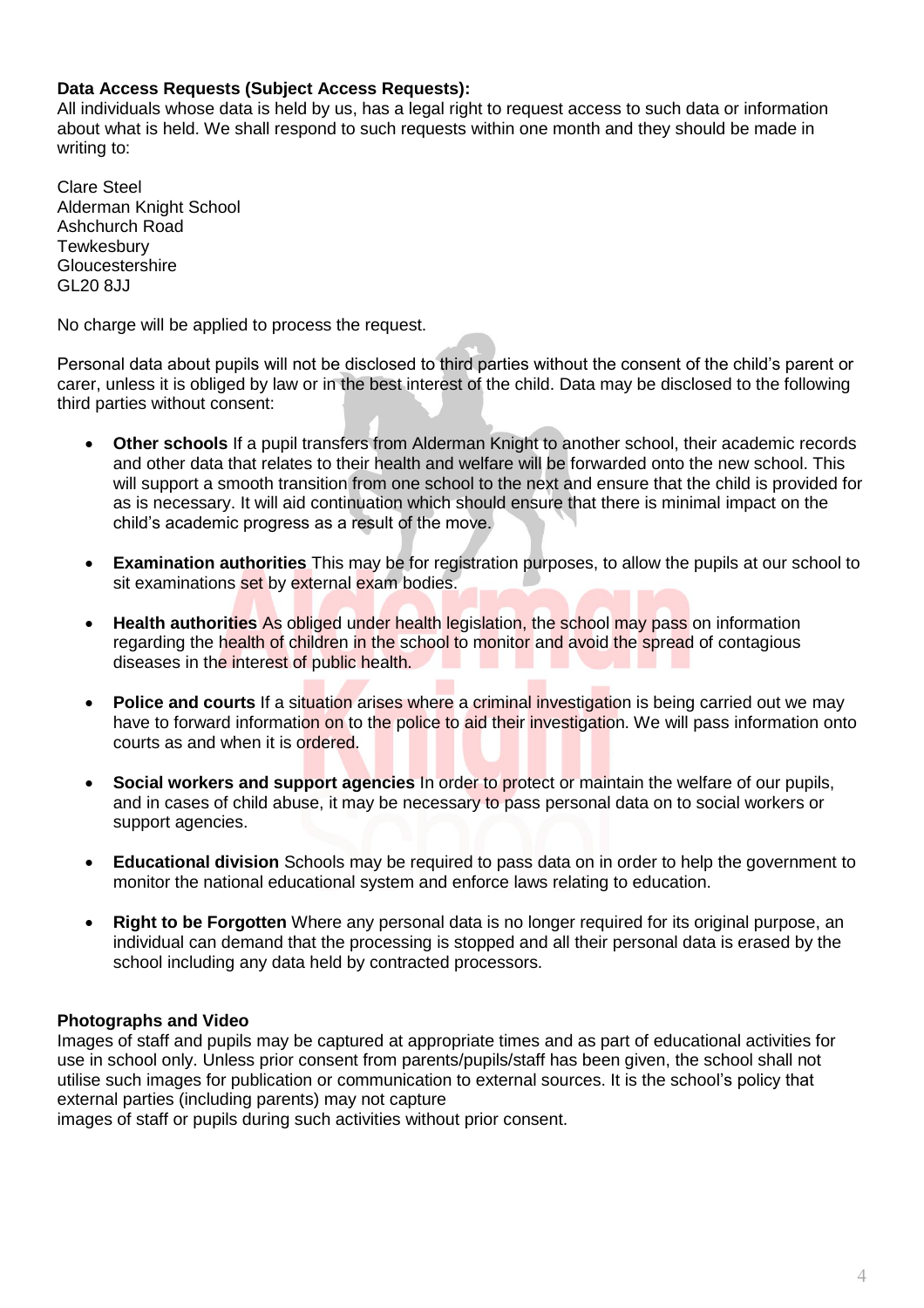#### **Location of information and data:**

Hard copy data, records, and personal information are stored out of sight and in a locked cupboard or office. The only exception to this is medical information that may require immediate access during the school day. This will be stored with the school medical officer.

Sensitive or personal information and data should not be removed from the school site, however the school acknowledges that some staff may need to transport data between the school and their home in order to access it for work in the evenings and at weekends. This may also apply in cases where staff have offsite meetings, or are on school visits with pupils.

The following guidelines are in place for staff in order to reduce the risk of personal data being compromised:

- Paper copies of data or personal information should not be taken off the school site. If these are misplaced they are easily accessed. If there is no way to avoid taking a paper copy of data off the school site, the information should not be on view in public places or left unattended under any circumstances.
- Unwanted paper copies of data, sensitive information or pupil files should be shredded. This also applies to handwritten notes if the notes reference any other staff member or pupil by name.
- Care must be taken to ensure that printouts of any personal or sensitive information are not left in printer trays or photocopiers.
- If information is being viewed on a PC, staff must ensure that the window and documents are properly shut down before leaving the computer unattended. Sensitive information should not be viewed on public computers..
- Laptops and USB sticks that staff use must be password protected. These guidelines are clearly communicated to all school staff, and any person who is found to be intentionally breaching this conduct will be disciplined in line with the seriousness of their misconduct.

#### **Data Disposal:**

The school recognises that the secure disposal of redundant data is an integral element to compliance with legal requirements and an area of increased risk.

All data held in any form of media (paper, tape, electronic) shall only be passed to a disposal partner with demonstrable competence in providing secure disposal services. All data shall be destroyed or eradicated to agreed levels meeting recognised national standards, with confirmation at completion of the disposal process.

Disposal of IT assets holding data shall be in compliance with ICO guidance: [https://ico.org.uk/media/for-organisations/documents/1570/it\\_asset\\_disposal\\_for\\_organisations.pdf](https://ico.org.uk/media/for-organisations/documents/1570/it_asset_disposal_for_organisations.pdf) **The school has identified a qualified source for disposal of IT assets and collections.**